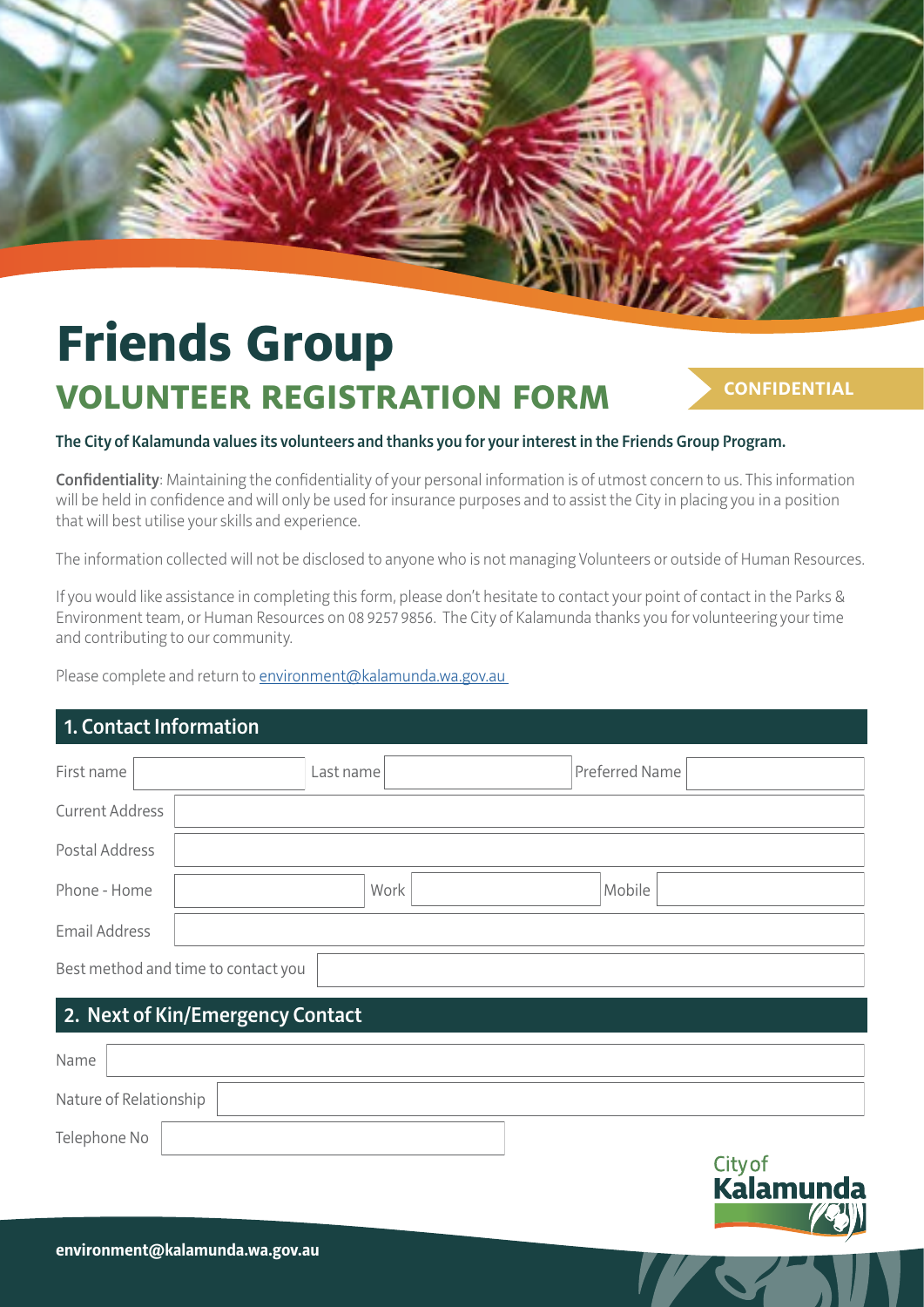| 2. Reserve Details                                                         |        | <b>CONTRACTOR</b>                                                                                                                                                                                                                                                           |       |     |     |
|----------------------------------------------------------------------------|--------|-----------------------------------------------------------------------------------------------------------------------------------------------------------------------------------------------------------------------------------------------------------------------------|-------|-----|-----|
| Member of the Friends of (Name of Reserve)                                 |        |                                                                                                                                                                                                                                                                             |       |     |     |
| At (Reserve Address)                                                       |        |                                                                                                                                                                                                                                                                             |       |     |     |
| Reserve Code No                                                            |        | I will be acting as a Delegated Coordinator Yes                                                                                                                                                                                                                             |       |     | No. |
| 3. Parental Consent                                                        |        |                                                                                                                                                                                                                                                                             |       |     |     |
|                                                                            |        | This section of the application form must be completed by all applicants 16 years of age and under.                                                                                                                                                                         |       |     |     |
| Parent/Guardian's Name                                                     |        | Relationship to Applicant                                                                                                                                                                                                                                                   |       |     |     |
| Email                                                                      | Mobile |                                                                                                                                                                                                                                                                             | Phone |     |     |
|                                                                            |        | I give permission for the applicant to work as a volunteer for the Shire of Kalamunda                                                                                                                                                                                       |       |     |     |
| Parent/Guardian's signature                                                |        |                                                                                                                                                                                                                                                                             | Date  |     |     |
| 4. Medical Information                                                     |        | Under the WA OSH Act 1984 Local Government has a duty of care to ensure the safety and health of any members of the public that                                                                                                                                             |       |     |     |
|                                                                            |        | have access to Local Government sites - this includes volunteers. Answers to the following questions will ensure that you are engaged<br>for voluntary work that is appropriate to your fitness for work and ensure the safety and health of those in our volunteer's care. |       |     |     |
| Do you have any existing medical disability, condition, allergy or injury? |        |                                                                                                                                                                                                                                                                             |       | Yes | No. |
| How serious is the condition if aggravated?                                |        |                                                                                                                                                                                                                                                                             |       |     |     |
| Potentially life threatening                                               |        | Could require medical treatment (doctor, hospital etc.)                                                                                                                                                                                                                     |       |     |     |
| Could require own medication                                               |        | Could require rest or time off work                                                                                                                                                                                                                                         |       |     |     |
| How could we recognise if your condition has recurred or been aggravated?  |        |                                                                                                                                                                                                                                                                             |       |     |     |
|                                                                            |        |                                                                                                                                                                                                                                                                             |       |     |     |
| When was your most recent episode?                                         |        |                                                                                                                                                                                                                                                                             |       |     |     |
| What is the management plan to minimise the condition?                     |        |                                                                                                                                                                                                                                                                             |       |     |     |
|                                                                            |        |                                                                                                                                                                                                                                                                             |       |     |     |

What is the emergency plan if serious aggravation does occur?

Additional information attached

City of<br>**Kalamunda** 

**A**